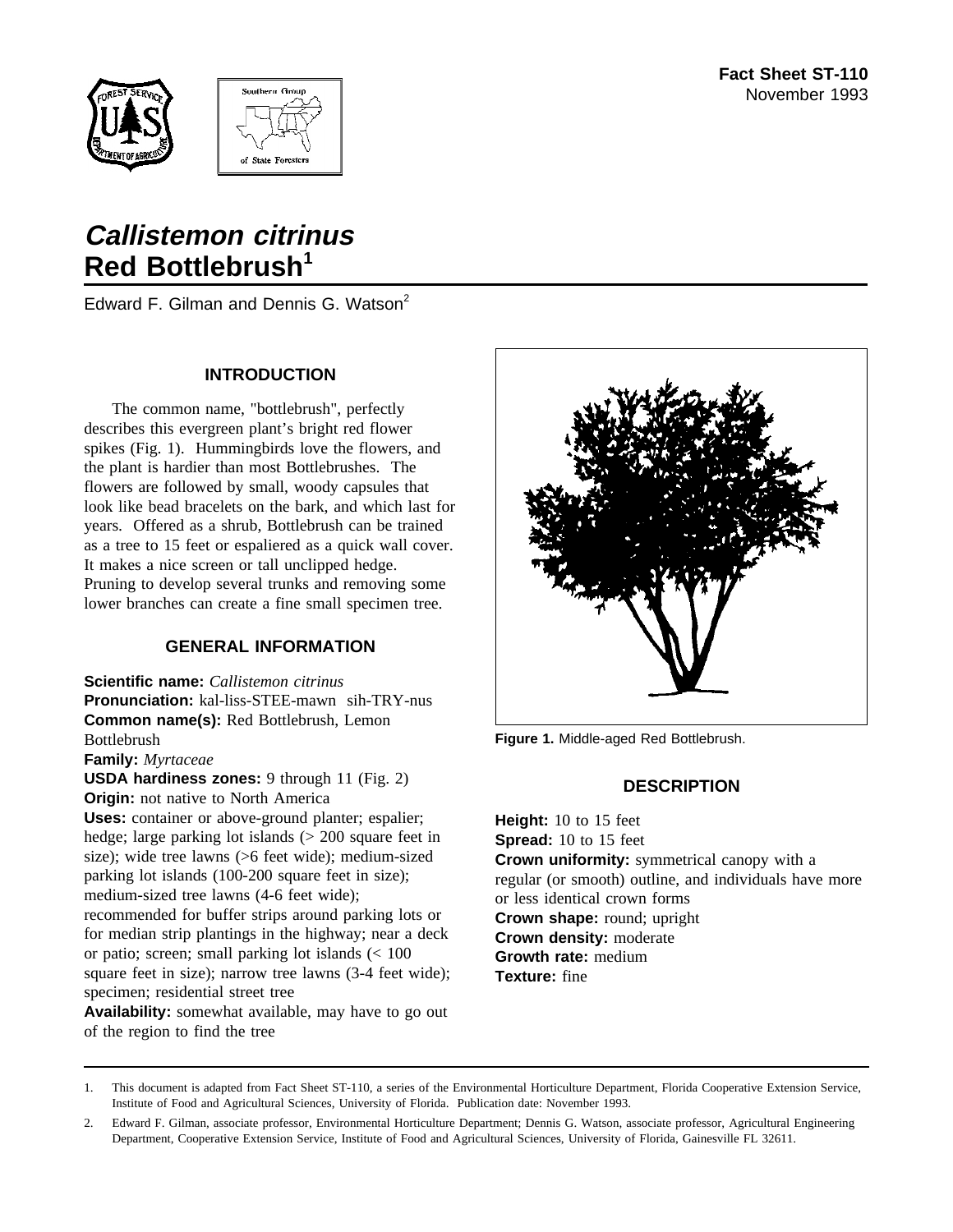

**Figure 2.** Shaded area represents potential planting range.

### **Foliage**

**Leaf arrangement:** alternate (Fig. 3) **Leaf type:** simple **Leaf margin:** entire **Leaf shape:** lanceolate; linear **Leaf venation:** pinnate **Leaf type and persistence:** evergreen **Leaf blade length:** 2 to 4 inches; less than 2 inches **Leaf color:** green **Fall color:** no fall color change **Fall characteristic:** not showy

### **Flower**

**Flower color:** red **Flower characteristics:** spring flowering; summer flowering; very showy

# **Fruit**

**Fruit shape:** round **Fruit length:** < .5 inch **Fruit covering:** dry or hard **Fruit color:** brown

**Fruit characteristics:** does not attract wildlife; no significant litter problem; persistent on the tree; showy

## **Trunk and Branches**

**Trunk/bark/branches:** droop as the tree grows, and will require pruning for vehicular or pedestrian clearance beneath the canopy; routinely grown with, or trainable to be grown with, multiple trunks; not particularly showy; no thorns **Pruning requirement:** needs little pruning to develop a strong structure **Breakage:** resistant **Current year twig color:** gray **Current year twig thickness:** medium

### **Culture**

**Light requirement:** tree grows in full sun **Soil tolerances:** clay; loam; sand; acidic; well-drained **Drought tolerance:** high **Aerosol salt tolerance:** moderate